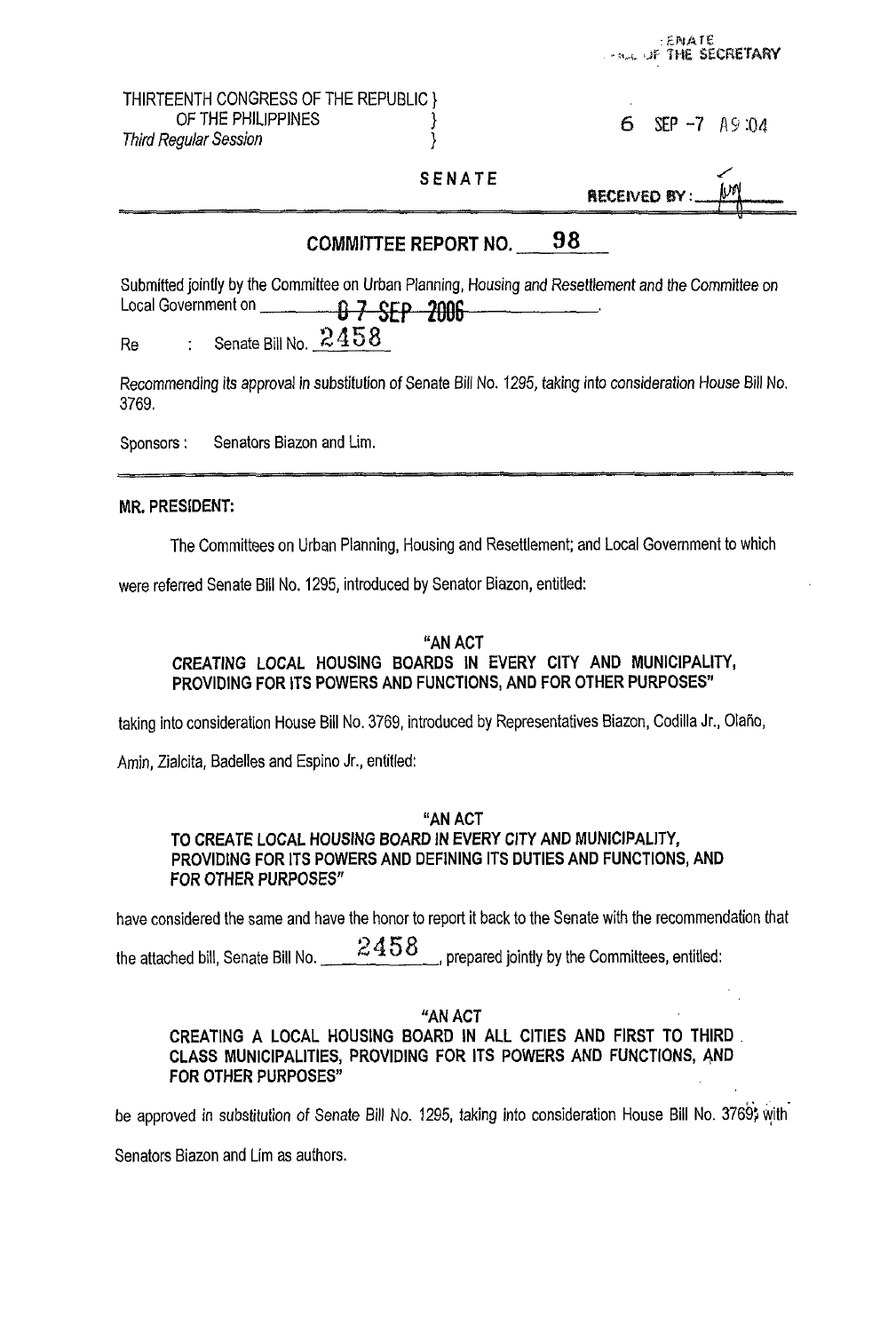*Respectfully submitted:* 

*Chairmen:* 

S I IM A **A** *A A A* 

*Committee on Local Government Member, Committee on Urban Planning, and Resettlement* 

n

**DOLFO** *G.* **BIAZON**  *Committee on Urban Planning, Housing and Member, Committee on Local Government*  , *Housing* ' *Resettlement* 

*Vice-chairman:* 

*Committee on Local Government* 

FRANKLIN M. DRILON Committee on Urban Planning, Housing and Resettlement  $\mathcal{L}$ Committee on Local Government

RAMON BONG REVILLA JR. Committed on Urban Planning, Housing and Resettlement *Committee on Local Government Commitfee on Local Government* 

COMPAÑERA PIA S/CAYETANO Committee on Urban/Planning, Housing and *Resettlement Committee on Local Government* 

Jeys

EJERCITO ESTRADA JINGGC Committee on Urban Planning, Housing and <del>Resettl</del>ement *Committee on Local Government Committee on Local Government* 

*Mars*<br> *Mars*<br> *Mars*<br> *Members:*<br> *Members:*<br> *Members:* 

MANUEL "LITO" M. LAPIDAL Committee on Urban Planning, Housing and Resettlement Committee on Local Government

RICHARD J. GORDON *g, Housing and*  Resettlement

∕RAMON B. MAGS∦ Committee on Urban Planning, Housing and Resettlement Committee on Local Government

SERGIO OSMEÑA III *Committee on Urban Planning, Housing and Resettlement*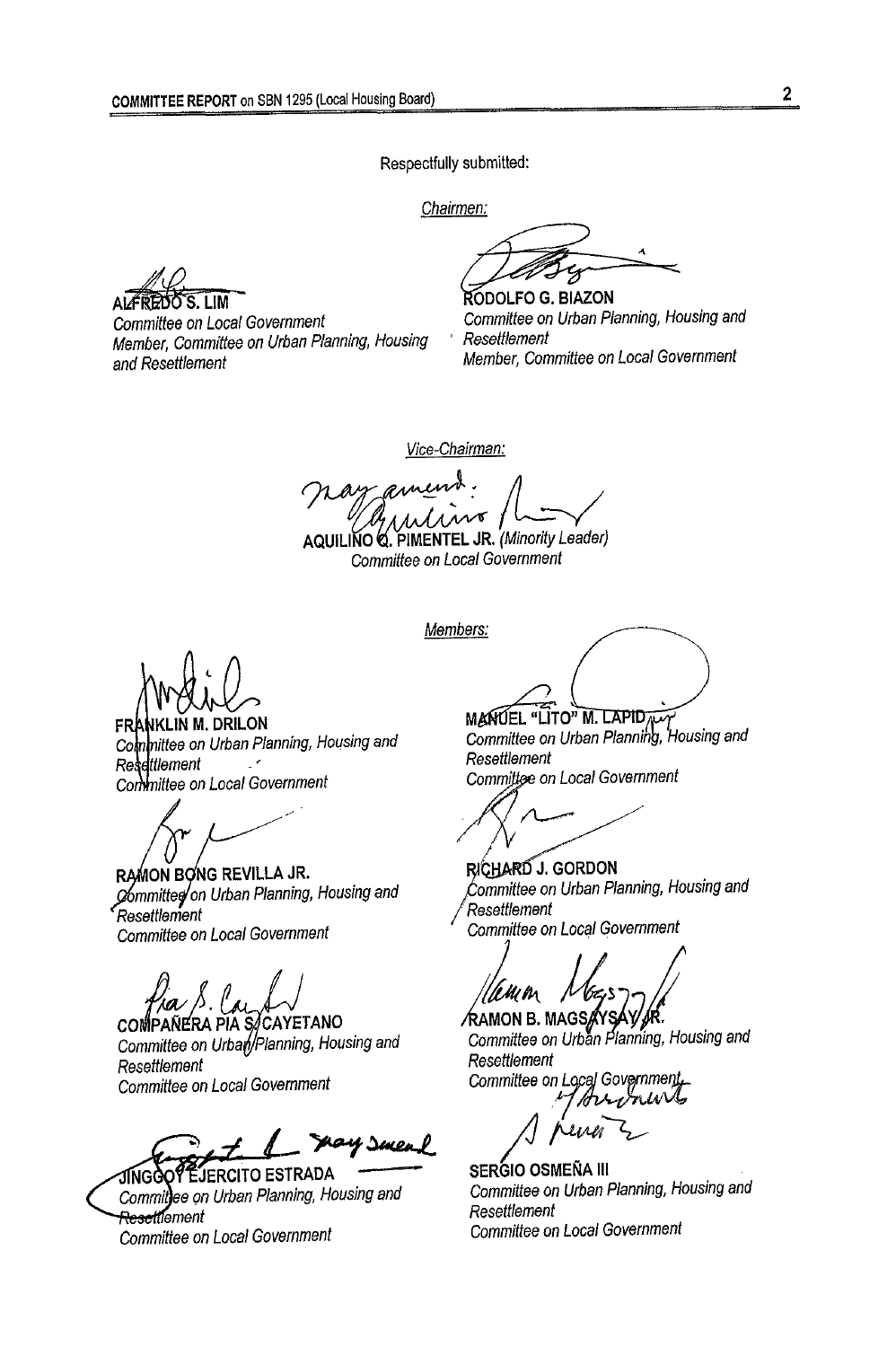**COMMITTEE REPORT** on SBN 1295 (Local Housing Board) 3<br> **444 AUCH** 

**M.A. MADRIGAL** *Committee on Urban Planning, Housing and Resettlement Committee on Local Government* 

RALPH O. RECTO Compittee on Local Government

**ACSON** 0 M. L Committee on Local Government

 $\bar{\mathbf{r}}$ 

*Ex-Officio Members:* 

FRANCIS N. PANGILINAN Majority Leader

∖N M. FLAVIER lesident Pro-Tempore

**Hon. MANNY VILLAR**  *President Senate of the Philippines Pasay City*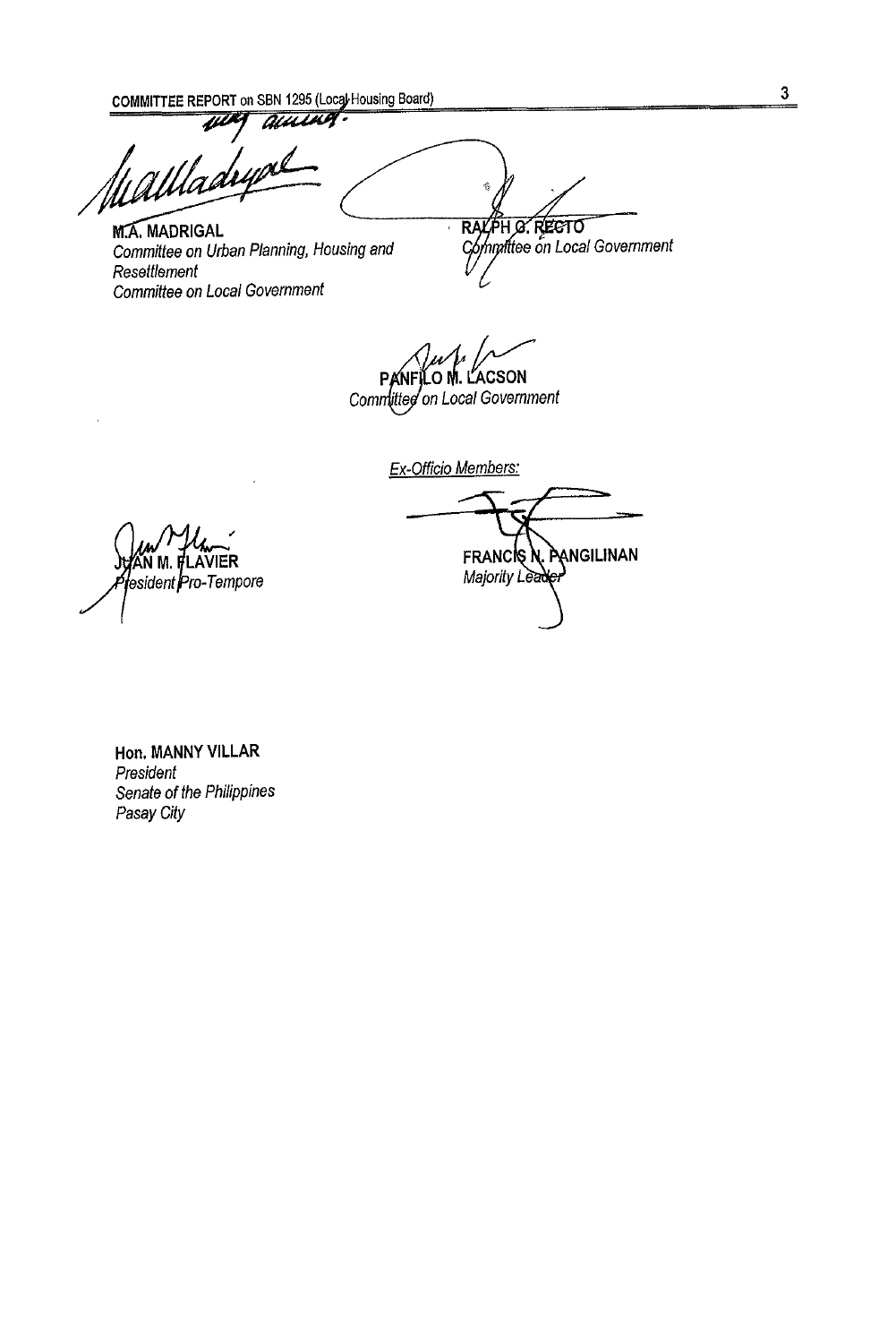THIRTEENTH CONGRESS OF THE REPUBLIC }<br>{ OF THE PHILIPPINES **Third Regular Session** 

**1 6 SEP** -7 **:**0.04

**HECEIVED BY:** 

ENATE<br>FILE OF THE SECRETARY

**SENATE** 

# S. B. NO.  $2458$

Prepared jointly by the Committees on Urban Planning, Housing and Resettlement; and Local Government with Senators Biazon and Lim as authors

#### **AN ACT**

**CREATING A LOCAL HOUSING BOARD IN ALL CITIES AND FIRST TO THIRD CLASS MUNICIPALITIES, PROVIDING FOR ITS POWERS AND FUNCTIONS, AND FOR OTHER PURPOSES** 

Be it enacted by the Senate and the House of Representatives of the Philippines in Congress assembled:

I **SECTION 1.** Short Title. - This Act shall be known as the "Local Housing Boards Act."

**2 SEC. 2.** Declaration of Policy. - It is hereby declared the policy of the State to:

**3**  a) Promote a just and dynamic social order that will ensure the prosperity and independence of

**4**  the nation and free the people from poverty through policies that provide adequate social services, promote

**s**  full employment, a rising standard of living and an improved quality of life for all;

**6**  b) Adopt a continuing housing program that will make available at affordable cost, decent housing

**7**  and basic services to all especially the underprivileged and homeless;

**8**  c) Protect urban and rural poor dwellers from evictions or demolitions undertaken in violation of

**9**  the.law or, in an unjust or inhumane manner;

**10 1** I **12**  d) Require all national agencies and offices to conduct periodic consultations with appropriate local government units (LGUs), non-governmental and people's organizations and other concerned sectors of the community before any project or program is implemented in their respective jurisdictions;

**13**  14 e) Promote and institutionalize the participation of the private sector, non-government organizations (NGOs) and people's organization (POs) in the urban and rural development process; *and'* 

**15 16 17 9** Promote genuine and meaningful local autonomy to political subdivisions of the State to enable them to attain their fullest development as self-sufficient communities and make them more effective partners in the attainment of national goals. *i* '\*

**I8**  Toward this end, the State shall provide for a more responsive and accountable local government *19* structure instituted through a system of decentralization whereby LGUs, through the creation of focal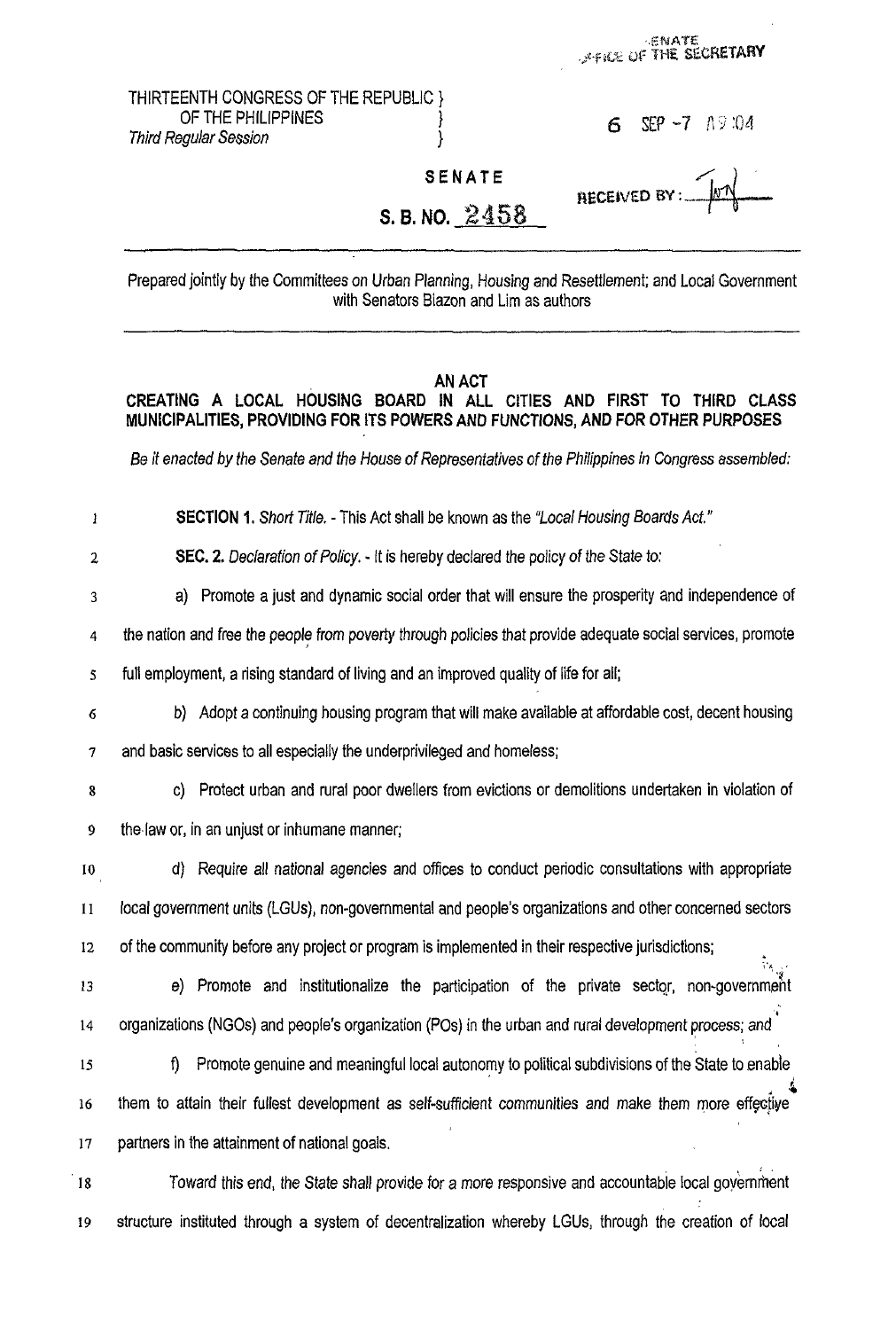**1**  2 housing boards, shall be given more powers, authority, responsibilities and resources in the planning and execution of their housing programs.

**3 4 SEC. 3.** Definition of Terms. - For purposes of this Act, the following terms or words and phrases shall mean or be understood as follows:

**5 6**  a) Balanced Housing Requirement refers to the mandate pursuant to Section 18 of the Urban Development and Housing Act (UDHA) of 1992;

**7 8 9 IO**  b) Comprehensive Land Use Plan refers to the primary and dominant bases for land use, applying a rational approach for allocating available land resources as equitably as possible among competing user-groups and for different functions, consistent with the development and zoning plan of the area and the provisions of the UDHA;

II **I2**  c) Economic Housing refers to a type of housing project provided to moderately low-income families with lower interest rates and longer amortization periods;

13 14 **15**  d) Local Government Pabahay Program refers to the program aimed at synchronizing and coordinating efforts of all government housing agencies involved in assisting LGUS in their respective socialized housing projects, in the context of Executive Order No. 143, series of 1993;

**16 17 I8 19**  e) Local Shelter Plan refers to a general framework that effectively provides a step-by-step procedure by which cities and municipalities could formulate solutions to their housing problems. It shall include measures to enable cities and municipalities to plan and implement their specific mandates based on the UDHA, and to facilitate a linkage with comprehensive land use plans as defined under this Act;

20 **21**  *f)* Local Shelter Plan Guidelines refers to a model for the preparation of local shelter plans, as embodied in the National Urban Development and Housing Framework (NUDHF);

**22 23**  g) *NUDHF* refers to the comprehensive plan for urban and urbanizable areas aimed at achieving the objectives set forth under the UDHA of 1992;

**24 25**  h) People's Organization refers to a bona fide association of citizens with demonstrated capacity,  $\cdot$ to promote the public interest and with identifiable leadership, membership, and structure.

**26** 

i) Rural Areas refer to those areas that are not urban areas as defined under this Act;

**27**  j) Socialized Housing refers to housing programs and projects covering houses and lots of ; 28 homelots undertaken by the Government or the private sector for the underprivileged and homeless

**-2-**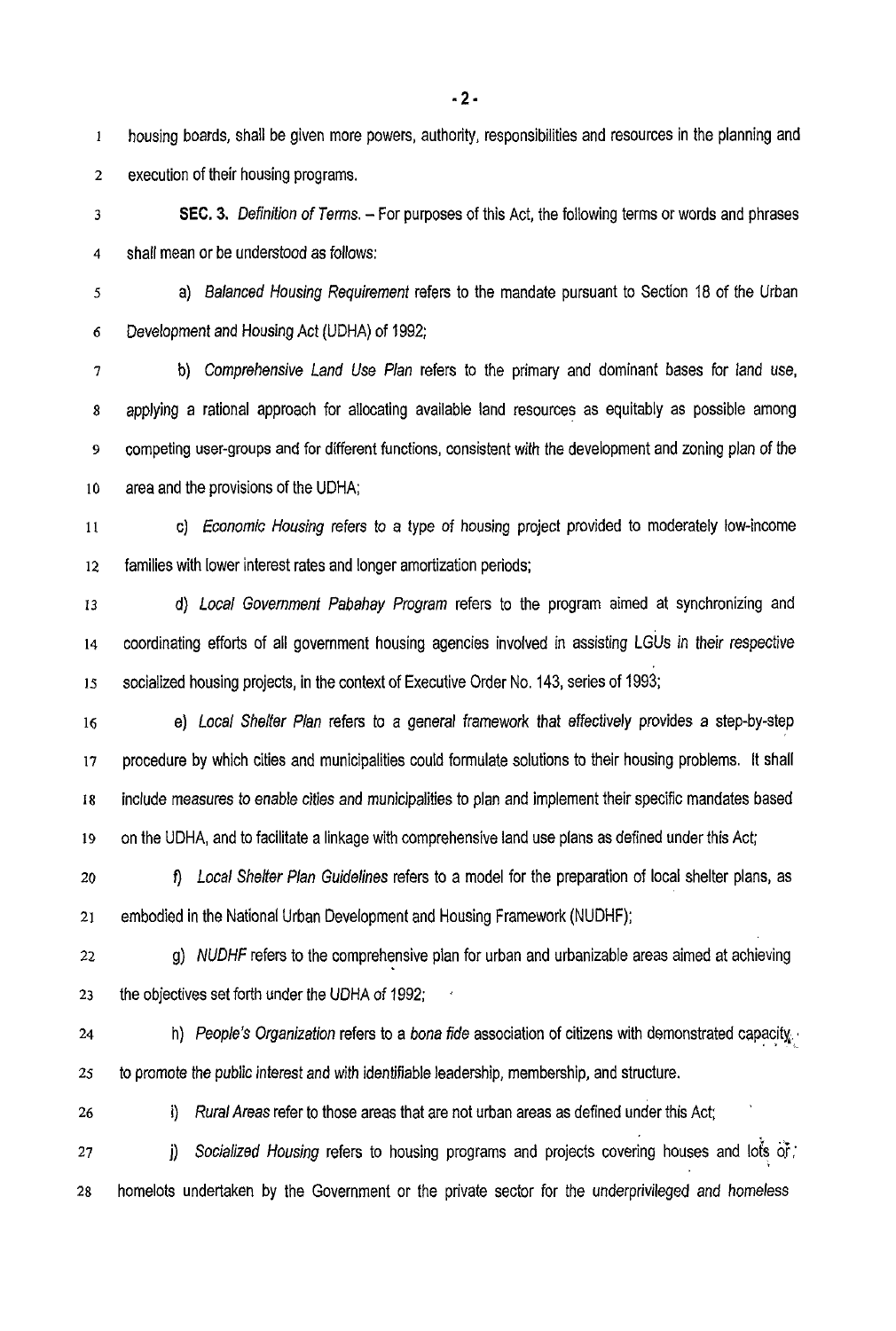**1**  2 citizens which shall include sites and services development, long-term financing, liberalized terms on interest payments, and such other benefits in accordance with the provisions of the UDHA;

3 4 k) UDHA refers to the Urban Development and Housing Act of 1992 or Republic Act **No.** 7279 (R.A. No. 7279):

5 6 *7*  8 9 I) Underprivileged and Homeless Rural or Urban Poor Dwellers refers to individuals or families residing in rural or urban areas whose income or combined household income falls within the poverty threshold as defined by the National Economic Development Authority and who do not own housing facilities, and shall include those who live in makeshift dwelling units and do not enjoy security of land tenure;

IO 11 m) Urban Areas refer to all cities regardless of their population density and to municipalities with a population density of at least five hundred (500) persons per square kilometer:

12 13 n) Local Housing Boards refer to all housing boards in cities and municipalities created under this Act; and

14

*0)* Local Housing Office refers to the implementing body of the local housing boards.

15 16 17 **18**  19 **SEC. 4.** Local Housing Boards; Creation; Composition. - There shall be created a Local Housing Board, hereinafter referred to as the Board, in all cities and first to third class municipalities as classified by the Department of the Interior and Local Government (DILG): Provided, That fourth and fifth class municipalities may create their own Local Housing Board if they so desire. The Board shall be composed of the following:

*20*  a) The CitylMunicipal Mayor as Chairperson:

**21**  b) The Local Housing Officer, as defined in this Act, as Vice Chairperson:

22 23 c) The Chairperson of the Sangguniang PanglungsodlBayan Committee **on** Housing and Urban Development or its equivalent as Member;

- 24 d) The CitylMunicipal Planning and Development Coordinator as Member;
- 25 e) The CitylMunicipal Engineer as Member;

26 <mark>9)</mark> The City/Municipal Engineer as Member;<br>f) A representative of the housing agencies to be designated by the HUDCC as:Members:逆

27' g) A representative from a private organization engaged in subdivision and housing development 8 28 operating in the city or municipality as Member;

**-3-**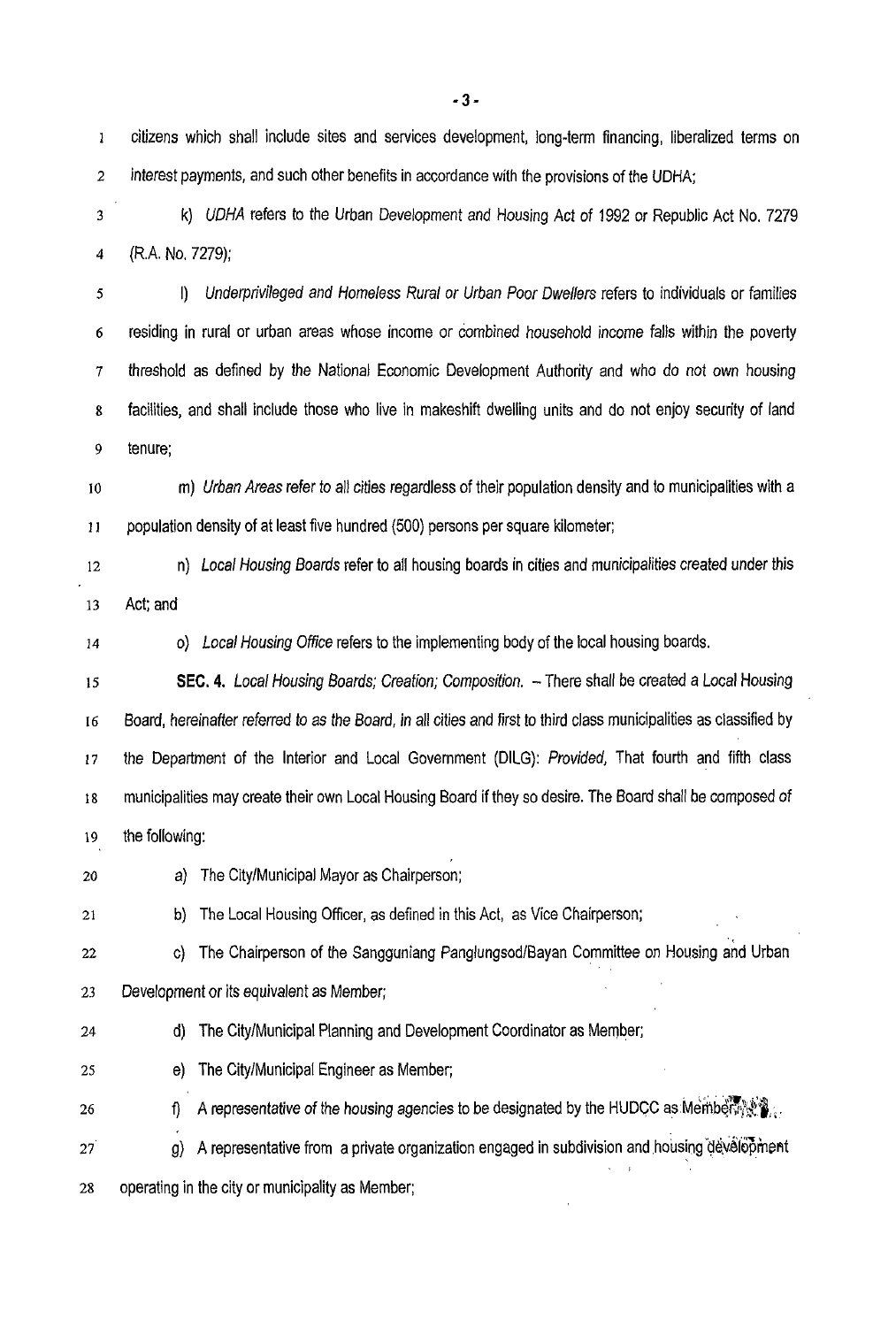1 **2**  h) A representative from POs operating in the city or municipality as Member: Provided, That a PO already represented in any local special body may be concurrently represented in any Board; and

**3** 

**4** 

i) A representative from NGOs operating in the city or municipality as Member: Provided, That an NGO already represented in any local special body may be concurrently represented in any Bboard.

*5*  **6**  Representatives to the Board from organizations mentioned in the last three paragraphs of this section shall be selected through the same process as that *of* filling up the representatives of the local *I*  special bodies.

**8 9 SEC. 5.** Powers and Functions. - Local Housing Boards shall have the following powers and functions:

10 **11 12 13**  a) Formulate, develop, and recommend to the Sanggunian, policies, directives, rules and regulations, consistent with laws, as it may deem necessary, on the provision of decent and affordable housing and resettlement areas and on the observance of the right of the underprivileged and homeless to just and humane evictions and demolitions;

**14 15 16 17**  b) Prepare, based on the Local Shelter Plan Guidelines of the NUDHF, and with the assistance of the HUDCC and other concerned government agencies, a Local Shelter Plan which shall form part of the city/municipal development plan: Provided, That such plan shall be consistent with the citylmunicipal land use plan: Provided further, That public hearings shall be conducted for the purpose;

**18 19 20**  21 c) Approve preliminary and final subdivision schemes and development plans of subdivisions and condominiums in accordance with the provisions of Presidential Decree No. 957, as amended, otherwise known as the Subdivision and Condominium Buyers' Protective Decree, and its implementing standards, rules and regulations concerning subdivisions and condominiums;

**22 23**  24 d) Approve preliminary and final subdivision schemes and development plans of all economic and socialized housing projects as well as individual or group building occupancy permits covered by Batas Pambansa Blg. 220 and its implementing standards, rules and regulations;

**25 26 21**  ,  $\mathbf{v}_1$ e) Evaluate and resolve the opposition to the issuance of development permits for any of the projects stated in the two (2) preceding sub-sections, in accordance with the said laws and the Rules of Procedure promulgated by the Housing and Land Use Regulatory Board (HLURB) incident thereto; ,,

**28**  f) Designate at least one (1) representative to their respective local development councils: **29** Provided, That said representative is not already a member of the council;

**-4-**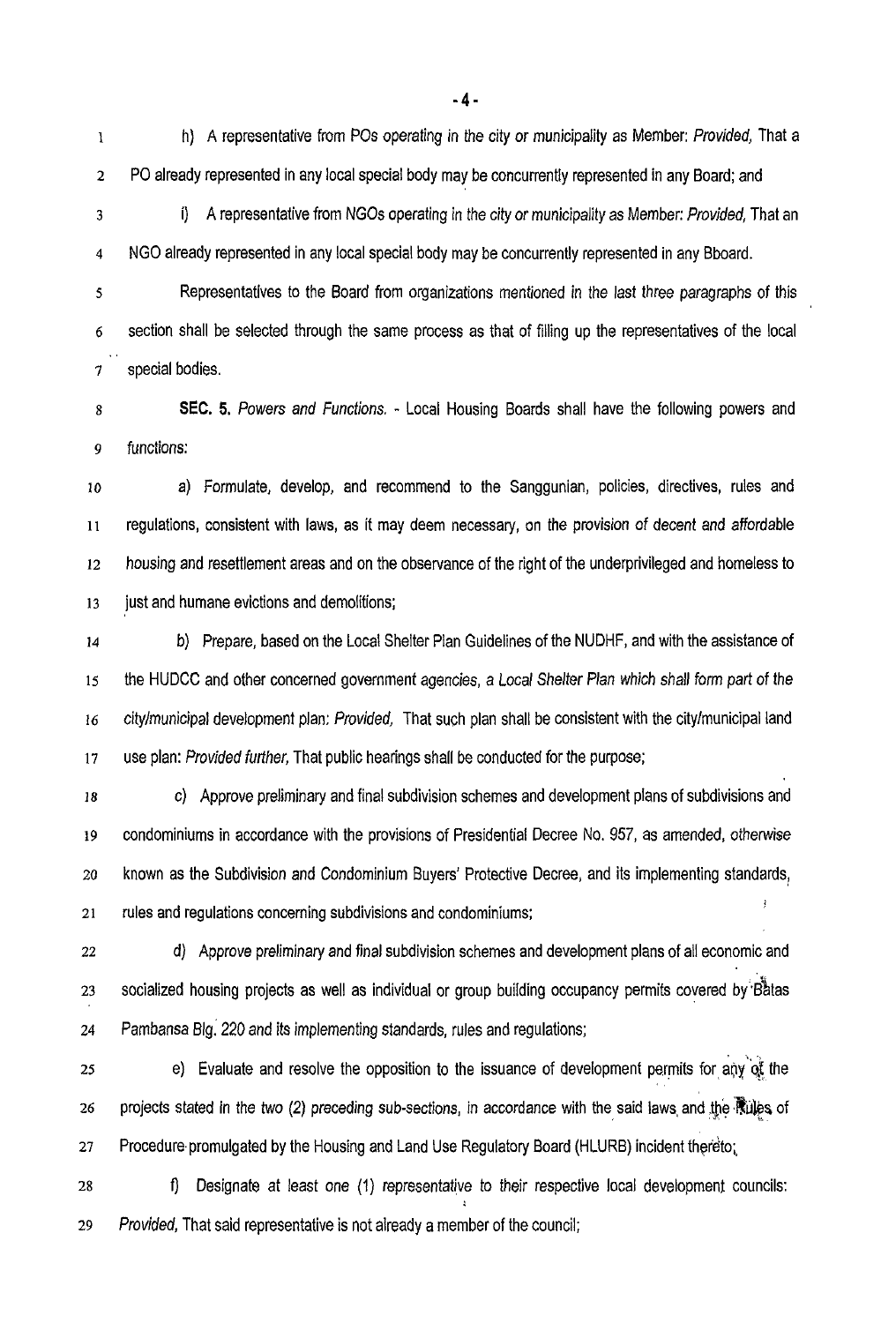**1 2**  g) Recommend to the Sanggunian, the sites for socialized housing, subject to the requirements prescribed by Section 8 of R.A. *7279* and guidelines issued for the purpose;

**3 4 5**  h) Advise the Sanggunian on matters of local taxation which may affect the local government housing program, which includes, but shall not be limited to, the formulation of a socialized housing tax, idle land tax, and an additional levy on the real property tax to constitute a Special Socialized Housing Fund

**6**  *I*  **8 9 10**  i) Recommend, for approval of their respective Local Chief Executives (LCEs), formulated schemes for the acquisition and disposition of lands within their localities for socialized housing purposes, subject to Section *9* to 14 *of* R.A. *7279* and its implementing guidelines: Provided, That such schemes shall ensure that the valuation of a particular land for socialized housing purposes shall be within the affordability levels of prospective beneficiaries;

**11 12**  j) Recommend for approval of their respective LCEs, partnership arrangements with the national government on the provision of decent and affordable shelter;

**13 14 k)** Through the local chief executive, submit to the President and the Congress of the Philippines, an annual report as provided by Section 41 of R.A. *7279;* and

**15 16**  I) Perform such other related functions established by law or ordinance, as necessary to implement the mandate of local government units under the UDHA.

**17 18 19 20 21 SEC. 6.** Local Housing Office; Creation; Functions. - There shall be created a Local Housing Office in all cities and municipalities which shall heretofore become a regular office under the local government unit and serve as the implementing arm of the Board. The Urban Poor Affairs Office or its equivalent office in cities or municipalities shall be converted into the Local Housing Office and in addition to its existing functions, shall have the following additional functions:

22

a) Assist the Board in the preparation of the local shelter plan;

**23 24**  b) Assist the citylmunicipal development councils in the formulation of their respective comprehensive land use plans;

**25 26 27**  c). Oversee and coordinate government activities relative to consultation, relocation, and resettlement of underprivileged and homeless urban or rural poor dwellers in cases where evictions and demolitions affecting them are necessary and allowed **by** existing laws; ', ,

**28 29**  d) Ensure that the balanced housing requirements as provided in Section 18 of R.A. *7279* and its implementing rules and regulations are implemented and enforced;

., **5** -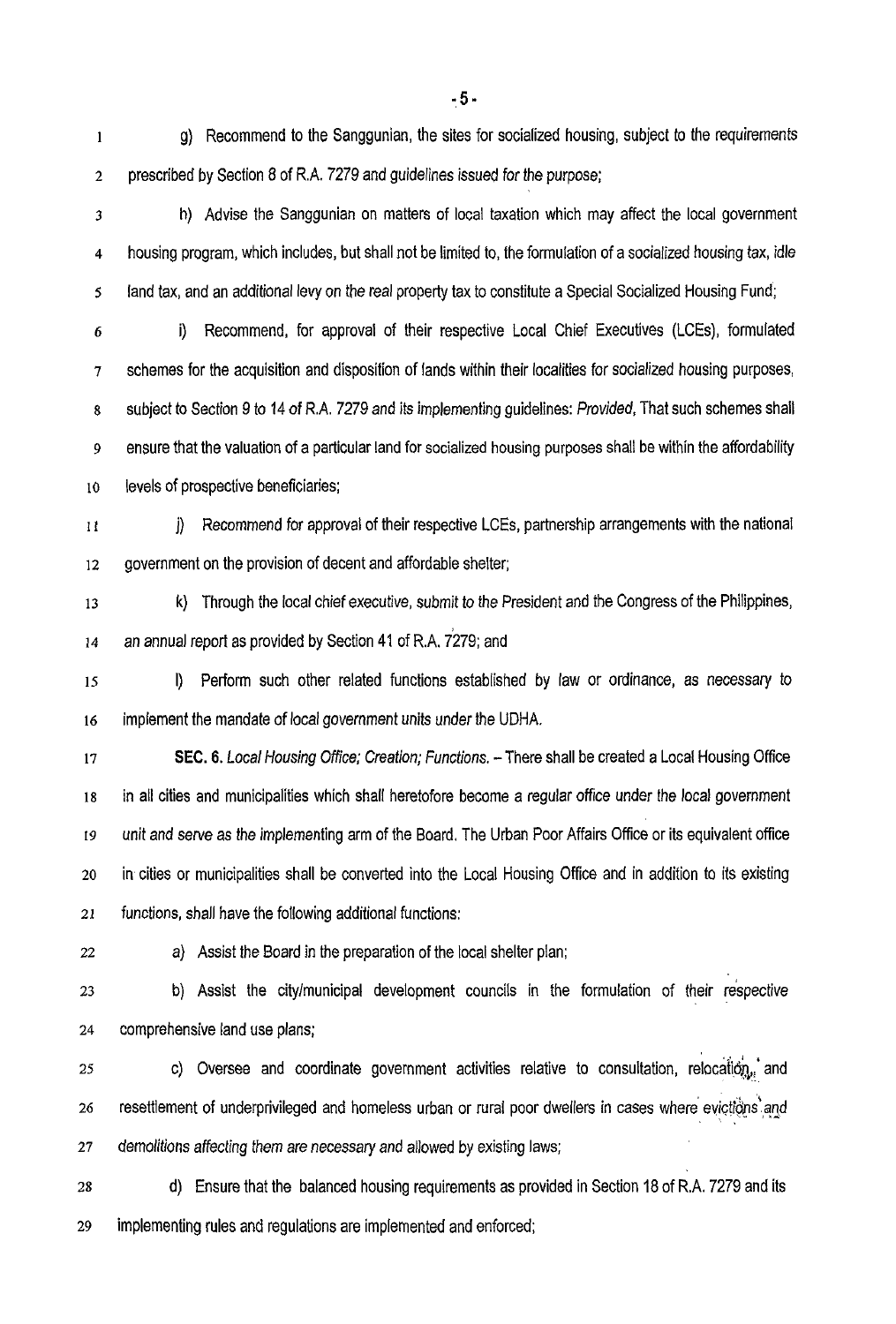1 2 3 4 e) In coordination with other oftices within the LGU, monitor the nature and progress of land development of projects that the Board has approved, as well as housing construction in the case of house and lot packages, to ensure their faithfulness to the approved plans and specifications thereof, and impose appropriate measures to enforce compliance therewith;

**5** 

*6* 

**9** Conduct an inventory of all lands within their respective localities, and update the same every three (3) years, in accordance with Section 7 of R.A. 7279 and guidelines issued for the purpose;

**7 S**  g) Identify the sites for socialized housing, subject to the requirements prescribed by Section 8 of R.A. 7279 and guidelines issued for the purpose;

**9 10**  11 **12**  h) Ensure the registration of underprivileged and homeless urban *or* rural dwellers as socialized housing beneficiaries under Sections 16 and **17** of R.A. 7279: Provided, That the Local Housing Office shall assume the functions of city or municipal registration committees as constituted under the implementing rules and regulations of the same sections;

13 **14**  i) Ensure the enforcement *of* laws, policies and programs on housing and shelter as provided for under laws and such directives, rules and regulations adopted by the Board;

15 **16 17**  18 k) Assist in the organization of housing and shelter cooperatives, associations or organizations in establishing linkages with government agencies and NGOs involved in the promotion and integration of the concept of shelter development and generation, taking into account the livelihood of the people and other community activities;

19 *20*  j) Provide technical and other forms of assistance to existing housing associations or cooperatives to enhance their viability as economic enterprises and social organizations;

21 22 k) Coordinate with government agencies and instrumentalities performing functions which may affect housing and urban development; and

23

I) Perform such other duties and functions as may be prescribed by law or ordinance.

**24**  25 **26**  27 28 29 **SEC. 7.** *Local Housing Officer.* - The Local Housing Office shall be headed by a Local Housing Officer who shall be a career official. No person shall be appointed Local Housing Officer unless, he is a citizen of the Philippines, a resident of the LGU concerned, of good moral character, a holder of a **callege** degree either in public administration, urban planning, civil engineering, economics, development studies or such other related courses. He must have at least five (5) years experience in the case of cities, and three (3) years experience in the case of municipalities, either in housing development projects, organization of

*-6-*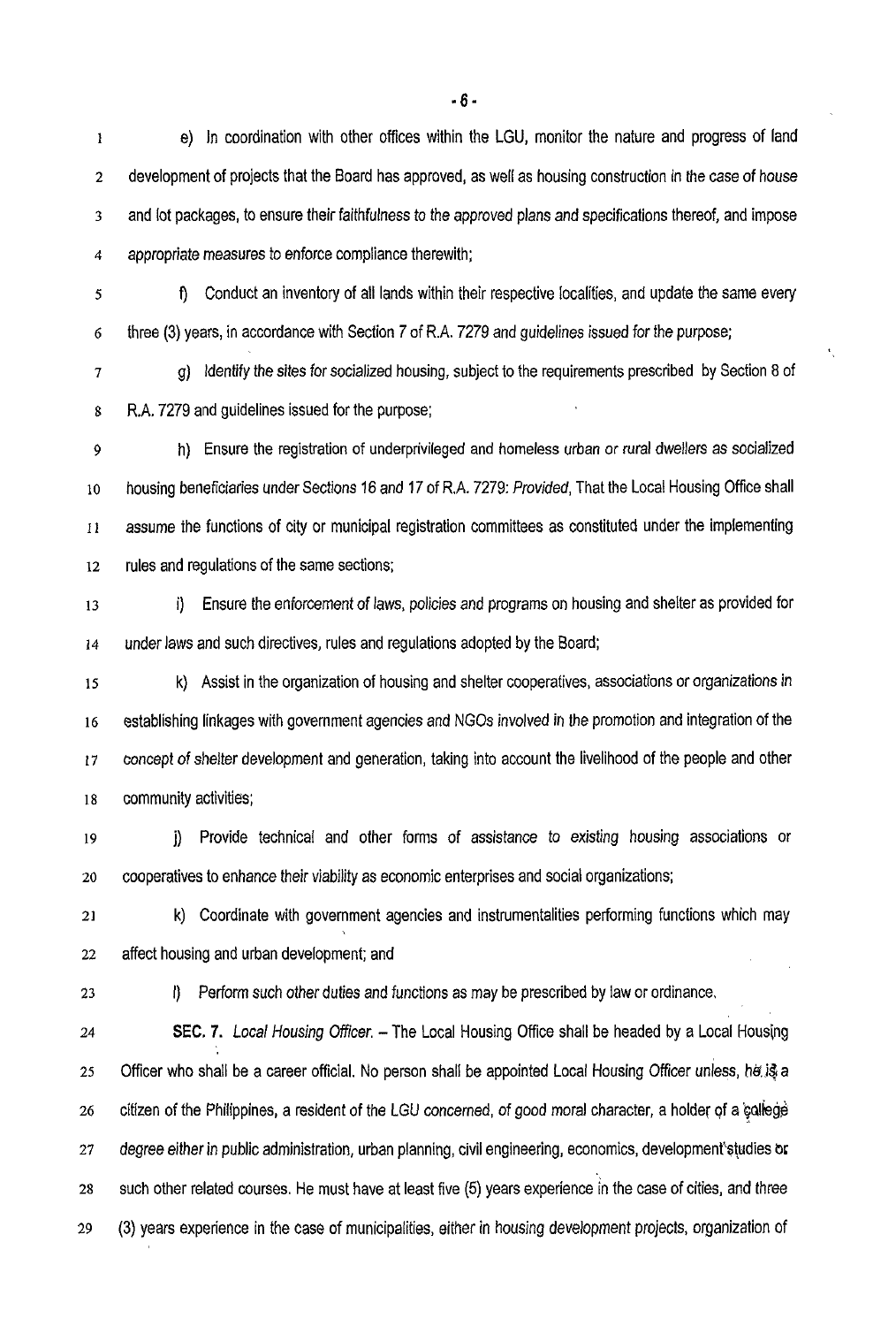**1 2**  housing associations or cooperatives, management and operation of housing and shelter programs or such other related activities.

**3 4 5 6 SEC. 8.** Generation and Mobilization of Resources. - The Board is hereby constituted as the primary entity tasked to advise local development councils on matters of sourcing of funds for socialized housing. For this purpose, the Board may recommend the following schemes for funding socialized housing projects:

*I* 

a) Build-operate-transfer and other related schemes;

b) Bond flotation and other credit financing arrangements;

*9*  10 **11**  c) Availment of foreign or local grants: Provided, That local housing boards are hereby authorized to receive foreign and local grants which shall be remitted to the local treasury, and shall be credited to the socialized housing account of the local government unit concerned;

**12** 

**8** 

d) Loan packages from government financing/lending institutions;

**13**  e) Joint venture projects with private sector groups or developers and with NGOs and POs; and

**14 9** Pooling of resources between and among LGUs, the private sector, NGOs and POs.

**15 16 17 18 19 SEC. 9.** Meetings and Quorum. - The Board shall have its meeting at least once a month or as oflen as may be deemed necessary. The presence *of* the Chairperson or !he Vice-Chairperson and a majority of the members of the Board shall constitute a quorum. Special meetings may be called by the Chairperson or by a majority of the members when situations so warrant. Decisions shall be reached by the Board through a simple majority.

**20 21 22**  A written notice of the date, time, place and agenda *of* the meeting shall be sent to each member of the Board at least three (3) days prior to the scheduled meeting or at least one (1) day, if it is a special meeting.

**23 24 25 26 SEC. 10.** Compensation and Remuneration. - Members of the Board who are not government officials or employees shall be entitled to the necessary traveling expenses and allowances chargeable against the funds of the local housing board concerned, subject to existing accounting and,auditing rules and regulations.

**27 28 29**  This does not preclude cities and municipalities from mobilizing other possible funding squrces for the compensation and remuneration of members of the Board who are not government officials OF employees.

**-7-**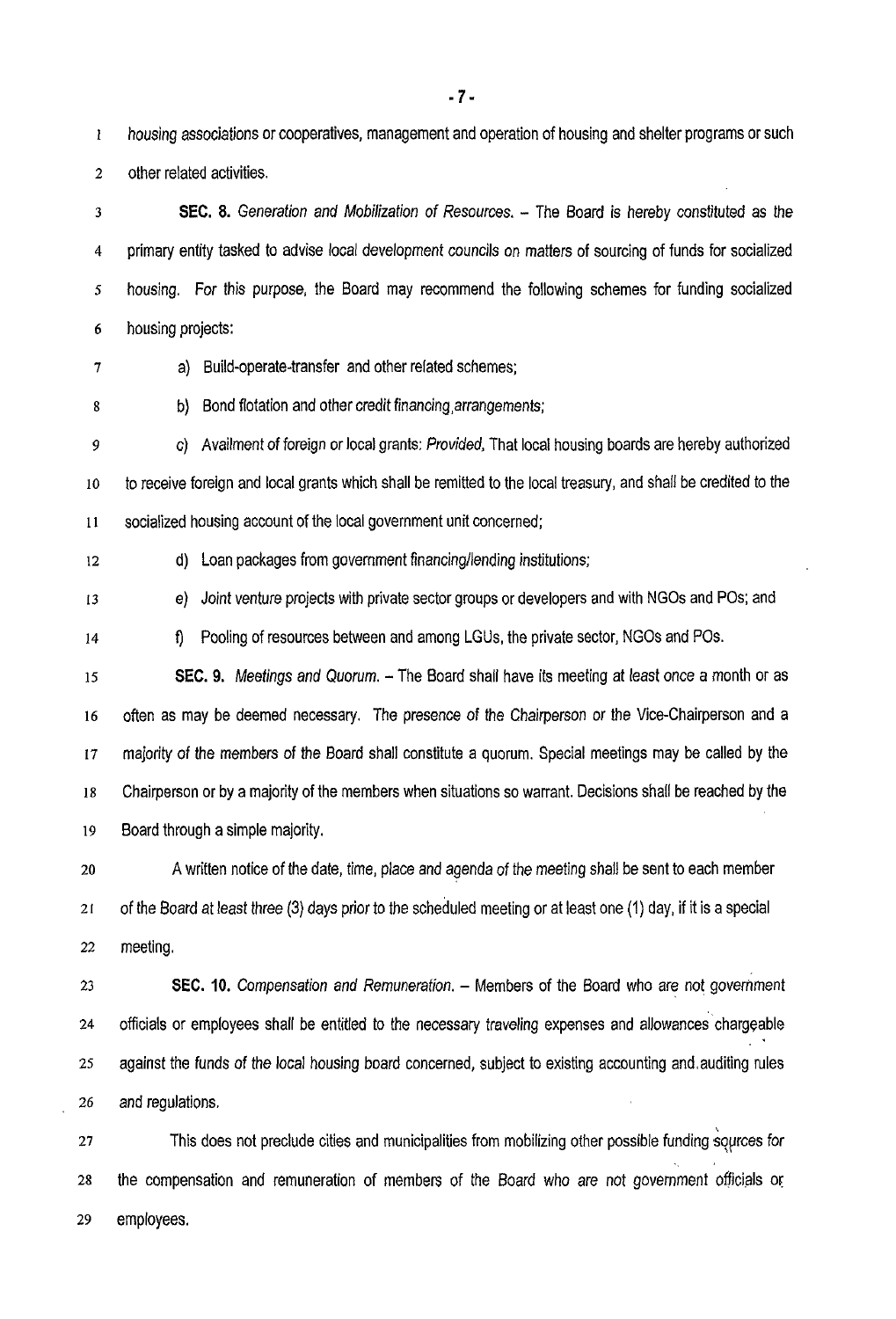I 2 3 4 *5*  6 **7**  8 *9*  **10**  *11*  12 13 **14 15**  16 17 **18**  19 20 **21**  22 23 24 25 26 27 **SEC. 11.** Special Housing Trust Fund. - Cities and municipalities may establish a special account to be called the "Special Housing Trust Fund" to initially establish the local housing office and as source of funds for the city'slmunicipality's housing programs for the underprivileged and homeless. Sources of said trust fund shall come from, but not limited to, the following: a) Proceeds generated from the collection of the additional one-half percent (0.5%) tax on real properties; b) All funds/monies generated from various sources intended for housing and other related development programs; and c) All payments, remittances, accrued interests, penalties, and such other fees generated from housing related activities. **SEC. 12.** Roles of Stakeholders. In order to facilitate the work of the Board, the roles of the stakeholders shall be as provided for under this section: a. The LGU shall: 1) Identify and prioritize areas for housing development; **2)** Plan on the total housing need of its constituents; 3) Provide basic information relative to the areas that may be proposed for issuance of Presidential Proclamation; 4) Assist in the conduct of verification survey; 5) Monitor and oversee the implementation of the activities in accordance with their respective work programs; and 6) Prepare the detailed work program for approved housing projects. b. The HUDCC shall: 1) Recommend to the Board, options for the development of sites or disposition schemes to the intended beneficiaries; 2) Process and recommend to the President, idle or underutilized government lands identified by the Board as sites which are suitable for housing purposes; 3) Solicit assistance from other national government agencies whose functions and services ar& 28 necessary in the provision of housing and delivery of basic services;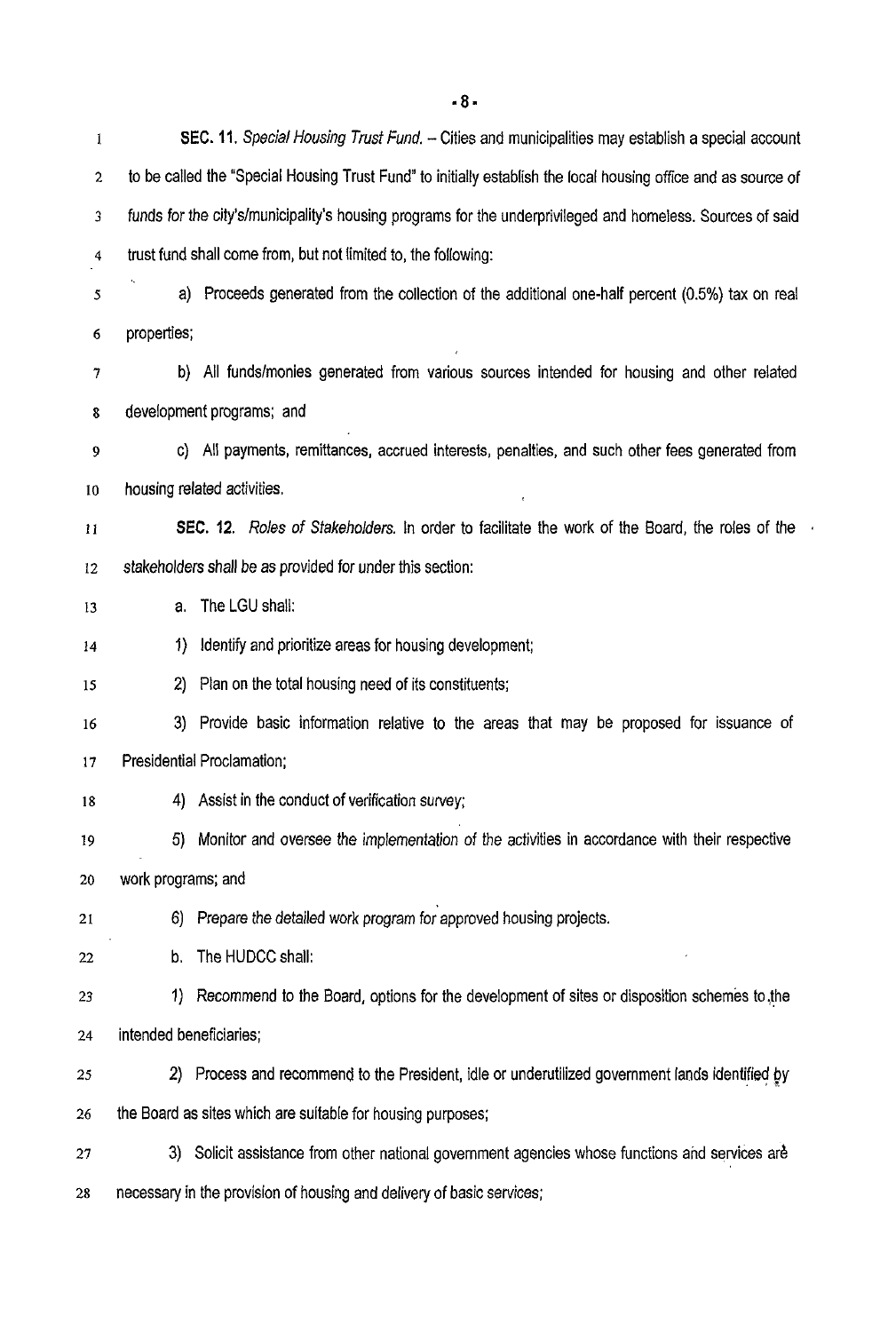**1 2**  4) Through the National Housing Authority, prepare the Master Development Plans of the areas identified for housing;

**3 4**  5) Identify and recommend housing projects/programs which can be implemented and funded through alternative schemes; and

**5 6**  6) Draw-up guidelines as well as Terms of Reference to cover the implementation of identified priority housing projects.

c. The Presidential Commission for the Urban Poor (PCUP) shall:

**7** 

*8 9*  1) Monitor all evictions and demolitions, whether extra-judicial or court-ordered, involving homeless and underprivileged citizens;

**10 11 12 13 14 15 16**  2) Require the concerned departments and agencies, including concerned LGUs, proposing to undertake demolition and eviction activities to secure first from either the PCUP Central Office, in the case of national projects, or from the PCUP Regional Office concerned, in the case of regional or local projects, the checklists, guidelines and compliance certificates on demolition and eviction prior to the actual implementation thereof and thereafter, submit to the PCUP the completed checklist, attested to under oath by the proponent that the provisions of Section 28 of R.A. 7279 or its implementing rules and regulations have been complied with;

**17 18**  19 3) Based on the completed checklist and subject to further verification, issue demolition and eviction compliance certificates to proposed demolitions and evictions involving homeless and underprivileged citizens;

*20*  **21**  4) Investigate *motu propio* or upon complaint by any party, any violation of the provisions of Section 28 of R.A. 7279 and its implementing rules and regulations;

**22 23 24**  5) File *motu* proprio or by way of assistance to any aggrieved party, the appropriate criminal, civil or administrative case against any person or persons found to have violated the provisions of Section 28 of R.A. 7279 or its implementing rules and regulations; and

**25**  6) Such other functions as maybe provided for under Executive Order No. 152, series of 2002,

**26**  d. The PO and NGO representatives shall:

**27**  1) Assist in the holding of dialogues and consultations with affected families leading to their full *28* acceptance and support to the program;

**-9-**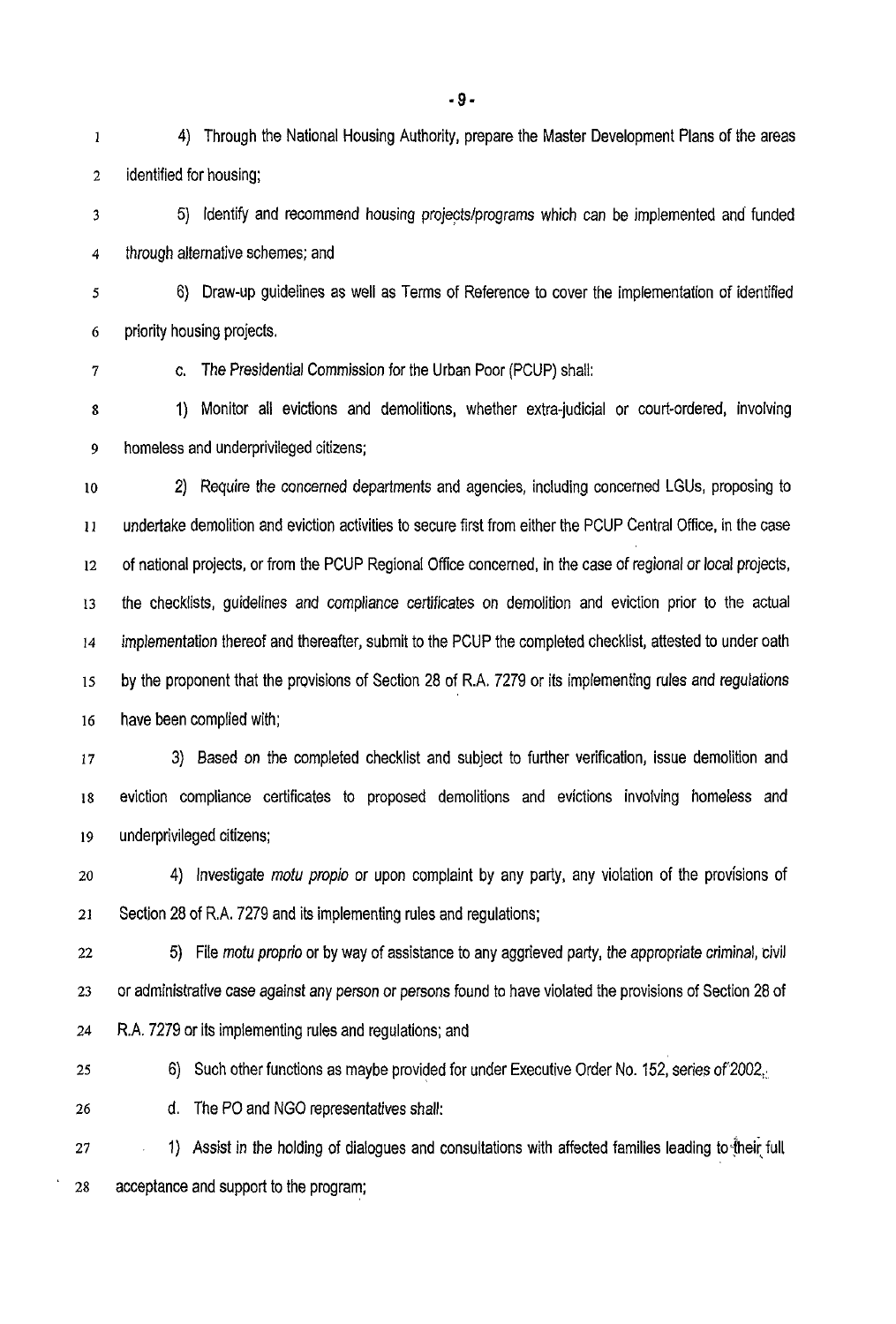1 2 making process; *2)* Provide feedback mechanism to the Board and ensure urban poor participation in the decision-

- 3) Assist the Board in processing applications and documents;
- **4 5**  4) Provide support to the Board in the community relations, social preparations and information disseminations and motivation activities at the identified housing sites;
- 6

3

5) Actively participate in the drawing up of the development plan for the area; and

**7 8**  6) Identify pro-poor programs to uplift the socio-economic conditions of the affected urban poor residents.

9 **10 11 SEC. 13.** Penalties. - Unjustified failure or refusal of a mayor to constitute the Board as created and defined by this Act, shall subject the national and local government officials and employees responsible for such omission, misrepresentation, fraud, or unjustified failure or refusal to:

12

13

a) disciplinary action under Book I, Title Two, Chapter 4 of the Local Government Code; and/or

- b) prosecution under the penalty clause of the UDHA.
- **14 15 SEC. 14.** Transitory Provisions. - Local chief executives of cities and first to third class municipalities shall constitute their respective Boards within ninety *(90)* days from the promulgation of the **16 17**  implementing rules and regulations of this Act. Failure to constitute the Board within this prescribed period shall be prima facie evidence of unjustified failure or refusal to do so.

**18**  19 **20 21 22**  Cities and municipalities with existing local housing and urban development boards or similar entities are hereby given ninety (90) days from the promulgation of the implementing rules and regulations of this Act to conform with the provisions of this Act: Provided, That nothing herein stated shall preclude cities and municipalities from designating additional functions and/or appropriating additional funds to achieve the objectives of this Act.

23 **24 25**  26 **27** on the following: **SEC. 15.** *Implementing Rules and Regulations.* - Within sixty (60) days after the approval of this Act, the HUDCC and the DILG, in consultation with the concerned government agencies, the private sector, POs and NGOs, shall formulate the appropriate rules and regulations necessary to effectively implement<br>\* , any or all of the provisions of this Act. Such rules and regulations shall include, among others, guidelines

- 
- 28 a) Resource generation and mobilization *for* socialized housing purposes;

29 b) Schemes for local government housing assistance; and